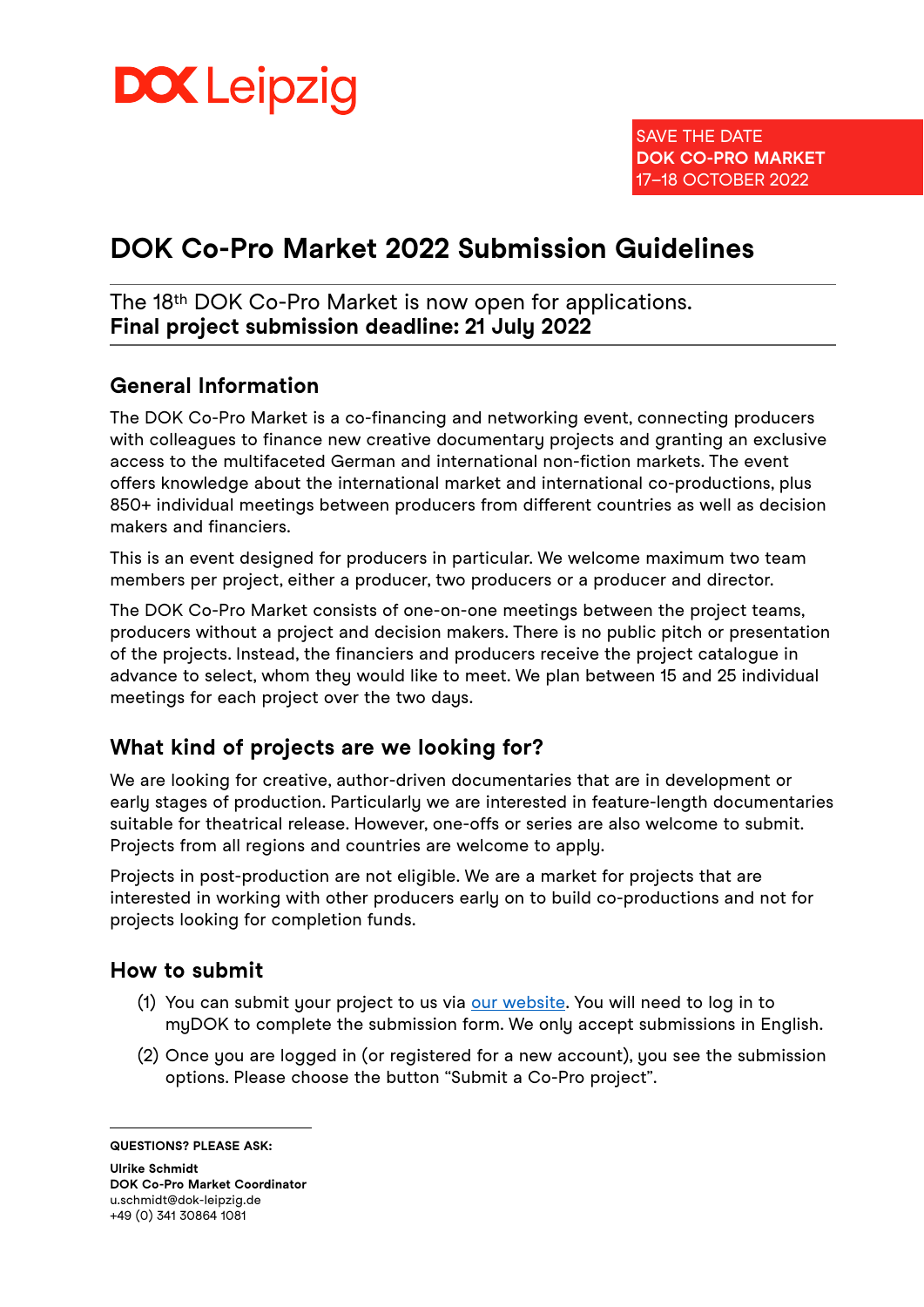- (3) Fill in your project information and upload the required attachments. The form is saving automatically. You can start your submission and complete at a later moment. For details regarding which information and materials to submit, please read the paragraph below. Please ensure you complete all mandatory fields.
- (4) To submit your project submission, go to the end of the form and click the button SUBMIT – you are done! (Pour yourself a whiskey or get some ice cream!)
- (5) The deadline is 21 July 2022, midnight CEST (UTC+2). Do not wait until the final moment to submit, the server might be overwhelmed.

## **What to submit**

To help you prepare, here is a list of the materials and information you need for your application:

### **(1) PROJECT INFORMATION**

**English Title Production Company Country Project Stage Length/s, Number of Episodes (if applicable) Genre Estimated Start of Production Estimated Date of Release**

| Logline                | max. 300 characters (summarise your project in 1 or 2 sentences)     |
|------------------------|----------------------------------------------------------------------|
| Synopsis               | max. 4000 characters                                                 |
| <b>Director's Note</b> | max. 2000 characters (explain your personal connection to the story) |

#### **Trailer & Password**

You must have some visual material. We recommend a 3-5-minute teaser, scene selection or research piece, preferably a Vimeo link.

In some circumstances, we accept high-quality stills, please email us about this.

#### **Project History**

Please explain, where the project has already been presented, if you have won awards, if you are working with an exec. producer, have done a campaign etc. – anything that is special about your project, but isn't a part of the synopsis. Please also specify if you have been selected for or pitched the project at a workshop or market, e.g. BDC Discoveries, Eurodoc, Esodoc; or have received support from Arab Fund for Arts and Culture, or are taking part in the Documentary Campus Masterschool, or are an EWA member.

#### **What is your goal at the DOK Co-Pro Market? Which kind of partners are you looking for?**

Please explain, in which ways the DOK Co-Pro Market can be a help in moving your project forward and finding financing and creative partners.

#### **QUESTIONS? PLEASE ASK:**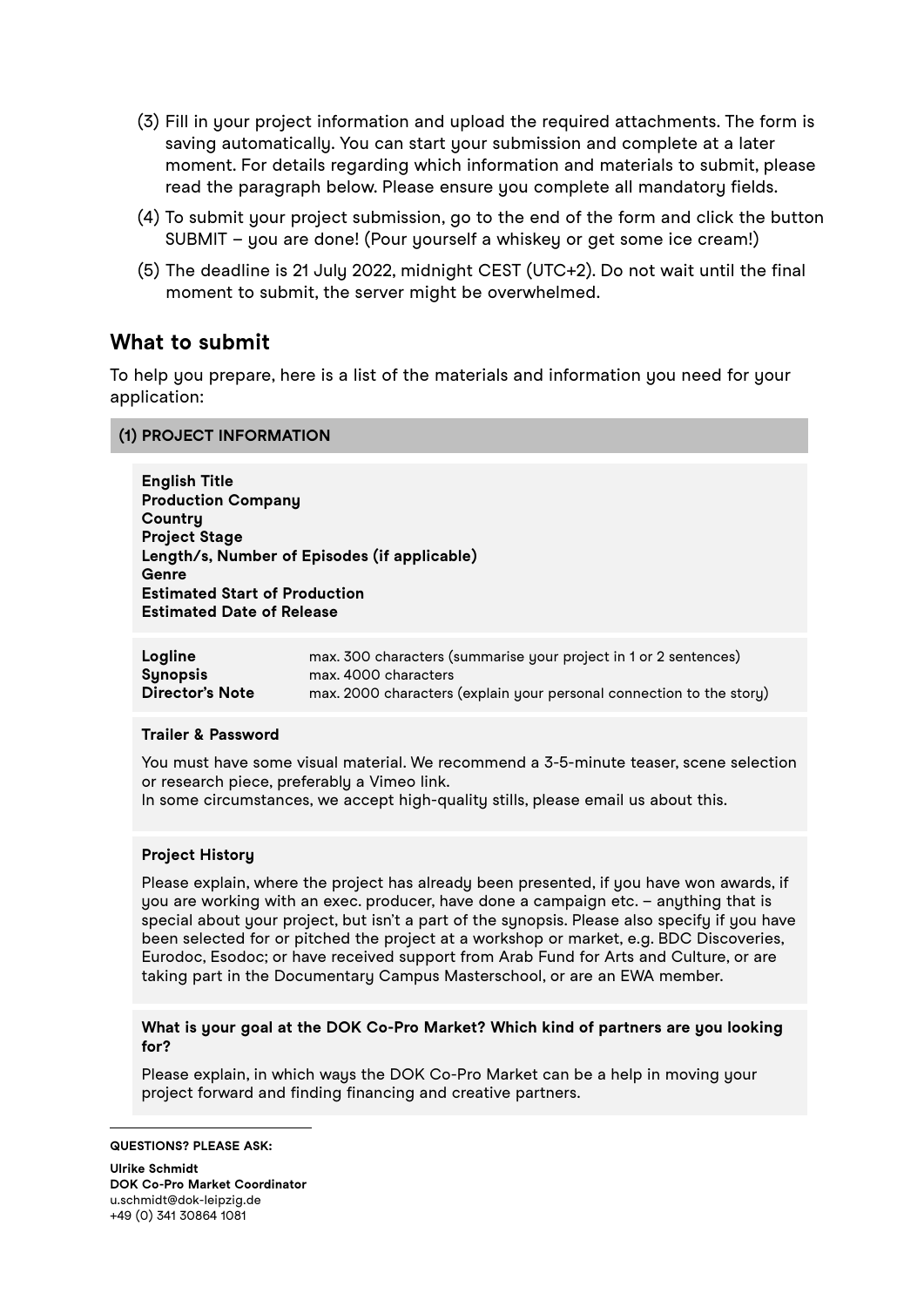### **(2) FINANCIAL INFORMATION**

### **Total Budget in EUR Confirmed Financing in EUR Financing Sought in EUR**

### **Financing Plan**

This is a hypothetical plan of how you would like to finance your film. We do not require an itemised budget, although you could include a topsheet (optional). Your financing plan should be preferably in the form of a table, yet a written paragraph will also be accepted.

**Option (1)** Prepare the financing plan of your project as a table, like this:

| <b>Fund Type/Name</b>         | <b>Status</b>        | in EU     | Percentage |
|-------------------------------|----------------------|-----------|------------|
| Film- and Mediafund NRW       | to apply for         | 66,000,00 | 22.00%     |
| WDR (German broadcaster)      | to apply for         | 80.000.00 | 26.67%     |
| BKM (German Fund)             | applied for          | 50.000.00 | 16.67%     |
| German Film Fund (DFFF)       | to apply for         | 32.000.00 | 10.67%     |
| <b>MADE IN GERMANY equity</b> | confirmed            | 12.000.00 | 4.00 %     |
| Co-producer                   | looking for          | 60,000,00 | 20.00 %    |
|                               | <b>Total Budget:</b> | 300,00,00 | 100.00 %   |

**Option (2)** Write an extended paragraph about how you plan to finance your film:

This should include the kind of partners you are looking for at DOK Leipzig, and the sums, percentage of your budget and the sources that are "confirmed", "pending" or you have "applied for" and what kind of partners and financing you are "looking for".

Please take careful time to put this financing plan together. It is a guiding "roadmap" for the selection committee to see, what kind of partners you are looking for. The more specific you can be, and the better you adhere to the two formats listed above, the better your chances of selection will be.

### **(3) PRODUCTION TEAM**

| <b>Director</b>    | Contact details, biography      |
|--------------------|---------------------------------|
| Producer           | Contact details, biography      |
| <b>Co-Producer</b> | (if applicable) Contact details |
| <b>World Sales</b> | (if applicable) Contact details |

### **(4) ATTACHMENTS**

You may optionally upload extra CVs of your DOP, editor or sound people or an extended treatment or photo dossier if available. These are not a requirement.

**QUESTIONS? PLEASE ASK:**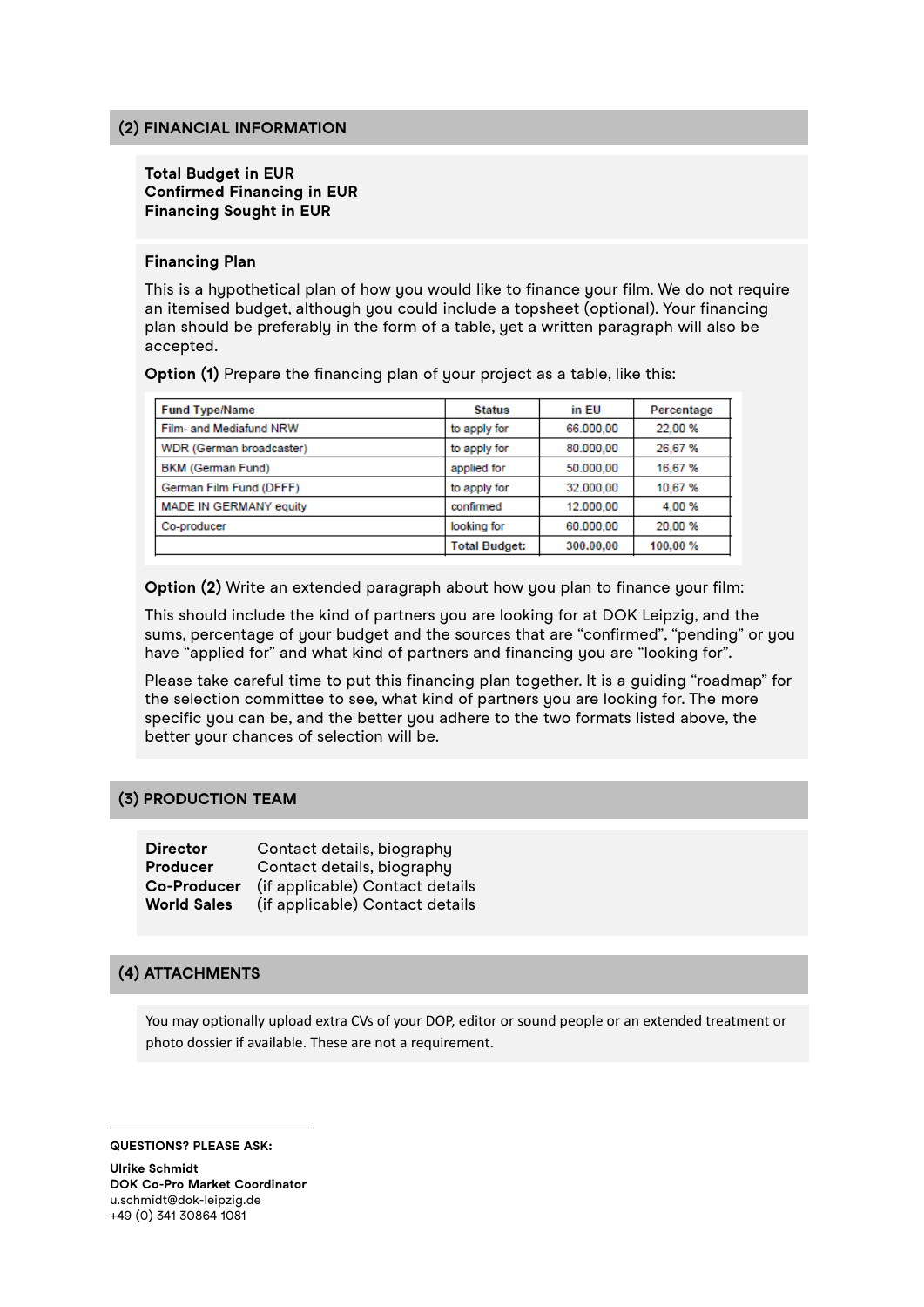## **Selection Process**

Our selection committee of industry representatives in conversation with DOK Leipzig staff make the final decisions regarding the project selection. We will inform you of your selection by early September. Please note, we are unable to give feedback on why a project has not been selected.

## **DOK Co-Pro Market Participation & Fees**

If selected, we require you to be in Leipzig from the evening of Sunday, 16 October until Wednesday, 19 October morning. Per selected project, two team members can participate in the DOK Co-Pro Market.

The **participation fee is EUR 350 (ex. VAT) per project** for up to two participants and grants you access to:

- including your project in the official selection of our Project Book, having it displayed and published for more than 130 targeted decision makers and producers.
- curated individual meetings with the decision makers and producers (between 15-25).
- the opportunity to win prizes and other grants
- the DOK Co-Pro Market Open Programme with informational chats, mutual exchange and inspiration
- a preparatory get-together with the other selected projects designed to help you grow the impact of your participation
- festival accreditations for the one or two project representatives.

## **Meeting Protocol**

The DOK Co-Pro Market consists of individual meetings between the project teams, producers without projects and decision makers. The financiers and producers receive the project catalogue in advance to select which projects they would like to meet in individual meetings. The same goes for the participating projects – they receive the list of participating producers and decision makers and make meeting requests that will be scheduled if possible.

For each project, we plan between 15 and 25 individual meetings over two days. Each individual meeting is 20 minutes long. These meetings are divided into two categories. Firstly, we plan meetings between projects and a selection of invited producers without projects. Secondly, we match-make you with the financiers, commissioning editors, distributors and sales agents who attend. The financiers all receive the project catalogue in advance, and they have the first right of selecting projects to meet, and we endeavor to schedule the wishes of selected projects in any mutual gaps.

**We wish you the very best of luck with your application. Please find the FAQs below. If you have any additional questions, please do not hesitate to call or email our team.**

**QUESTIONS? PLEASE ASK:**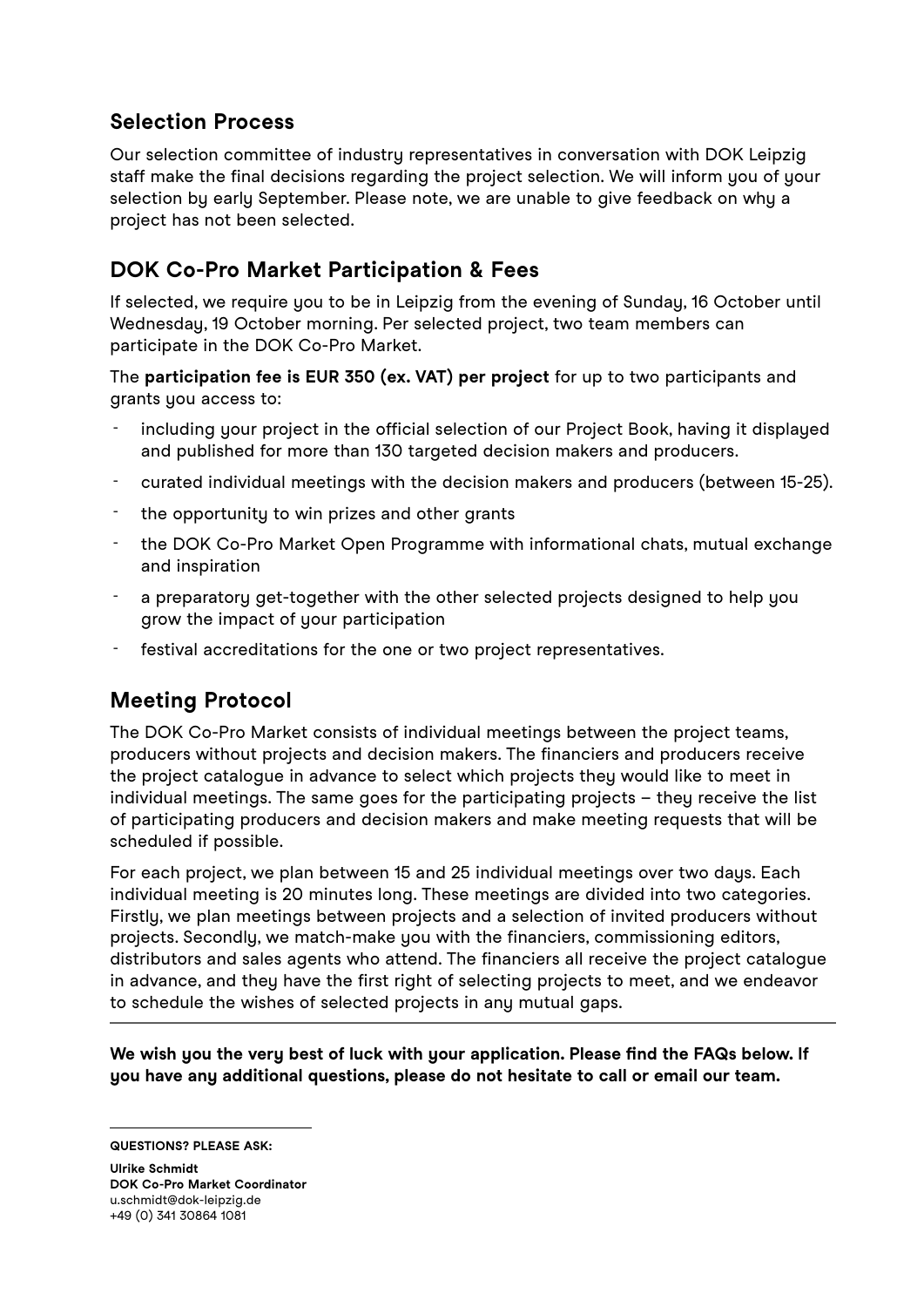# **FAQs**

### **I have several projects that I would like to submit. Can I submit all of them?**

You may only submit up to 2 projects per production company.

### **Which project team member should submit?**

We encourage only the producers (or production companies) to apply. Unfortunately directors without production companies are ineligible for submission. We also ask sales representatives to get in contact with us first, if they are interested in submitting a project, in order to check eligibility.

## **Which submission form should I use?**

Once you have completed the registration for myDOK and logged in, you see the submission options. Please choose the button "Submit a Co-Pro project". If you choose the incorrect form, you will have to go back to the menu and complete a new submission.

## **I submitted my project before I was finished with my application. What should I do?**

Once you have clicked the blue SUBMIT button at the bottom of the form, you cannot make changes to the form anymore. You can either start a new application or if you would like to make changes to a submitted application, please do so by emailing the DOK Co-Pro Market Coordinator. Please respect our capacity for answering emails: the earlier you contact us, the easier it is to react.

## **I am not sure if I can make the deadline. Can I get an extension?**

The deadline is 21 July 2022, midnight CEST (UMT +2). Do not wait until the final moment to submit, the server might be overwhelmed. Even more important, please do not send us panicked emails, we are reasonable and if you get in touch early on, it is possible to give extensions.

## **Can I apply with a project without any secured funding?**

We require you to have secured some home financing. This might be development funds, crowd funds, a broadcaster etc. An LOI from a reputable distributor or sales agent would also be sufficient. We understand that for some emerging or frozen markets this may be difficult. Please email us if you are unsure if you fulfill this requirement. Do not forget, if you are too early in development, you can always apply with a better chance of selection next year. We are very happy to advise you on this and DOK Leipzig has other networking opportunities to take advantage of, so if you have any questions about eligibility do contact us.

## **How many team members can participate in the Co-Pro Market?**

This is an event designed for producers in particular. We have limited capacity and can only welcome 2 team members per project, either a producer, two producers or a producer and director. We keep our market and events small, exclusive and give you lots

**QUESTIONS? PLEASE ASK:**